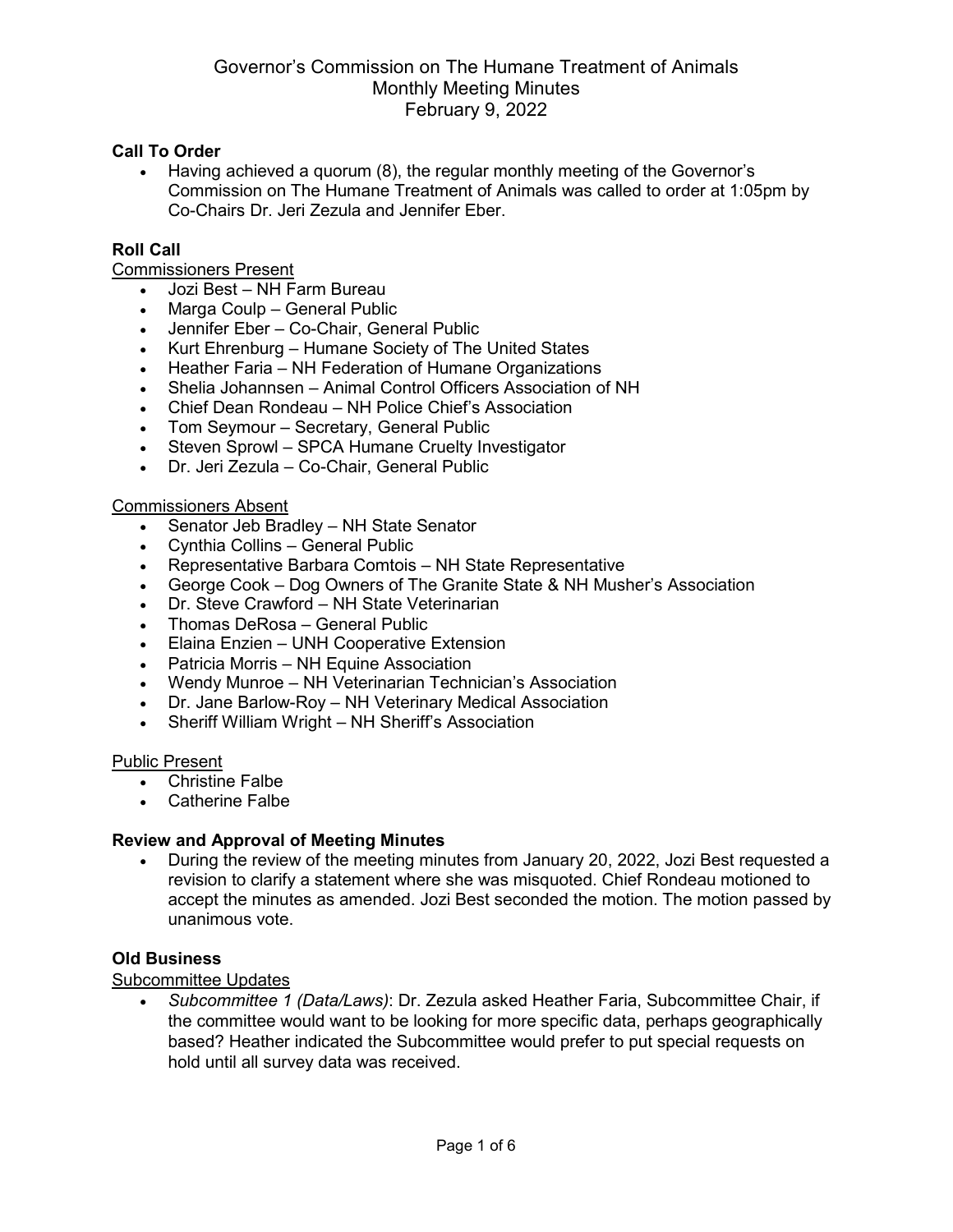- *Subcommittee 2 (New Legislation)*: Kurt Ehrenburg said he had spoken with Senator Bradley regarding recent discussions on the possible addition of starvation to existing legislation. Senator Bradley felt that starvation was implied in existing legislation.
- *Subcommittee 3 (ACO Reporting)*: Jennifer Eber reported that Wendy Munroe is looking to see if a new survey to the Chiefs of Police could clarify the number and role of ACOs. Wendy has reached out to Sheila Johannsen and Sheriff Wright and was able to find out background information on ACOs. All agreed that current laws affecting NH ACOs should be reviewed first.
- *Subcommittee 4 (Training)*: This Subcommittee has yet to meet.
- *Subcommittee 5 (Legislation Tracking)*: Please refer to "Legislative Update" under New Business, below…

## Right to Know Request for Cost of Care Information

• Jennifer Eber had requested information pertaining to Cost-of-Care applications submitted to the Department of Agriculture. Dr. Crawford provided one application for review. Jennifer will share the actual cost of care information in more detail after she works with Dr. Crawford to obtain a more complete production of applications. Jennifer offered to share the information obtained to date with anyone requesting it. Steve Sprowl asked where the application form might be found should one need to fill one out. Dr. Zezula said they may be found on this Commission's Resource website as well as the Department of Agriculture's website.

### Correspondence with Governor's Office

• Jennifer Eber advised that Jonathan Melanson, the Governor's Liaison, has asked this Commission to hold back on taking any position on HB1077 (Renting or Leasing to Pet Owners). Kurt Ehrenburg updated this Commission with news that he believed that this bill was designated as Inexpedient to Legislate (ITL) and will not be moving forward.

### Commission Meeting Space Updates

• Jennifer Eber informed this Commission that NH Department of Safety needs the conference room that we use for a special training session with NH State Police on April  $13<sup>th</sup>$  and that the room is not available for any dates in April. We need to find another location to meet for the April meeting. Kurt Ehrenburg asked if the Legislative Office Building was available? Jennifer said she could inquire, but did not know if the space was yet available.. Jennifer asked Jozi Best if the previous offer of space at the Farm Bureau is still available. Jozi will check ASAP and let Jennifer know. Chief Rondeau reminded the Commission that Sheriff Wright had earlier offered use of his conference room at the Belknap County Sheriff's Department in Laconia. Chief Rondeau also offered his conference room at the Life/Safety Building in Wolfeboro and reserved the room during this conversation for our use if nothing else worked out. Jennifer Eber suggested that the space at the NH Farm Bureau might be the best option as it is in Concord, which is centrally located for most Commission members.

### **New Business**

Legislative Update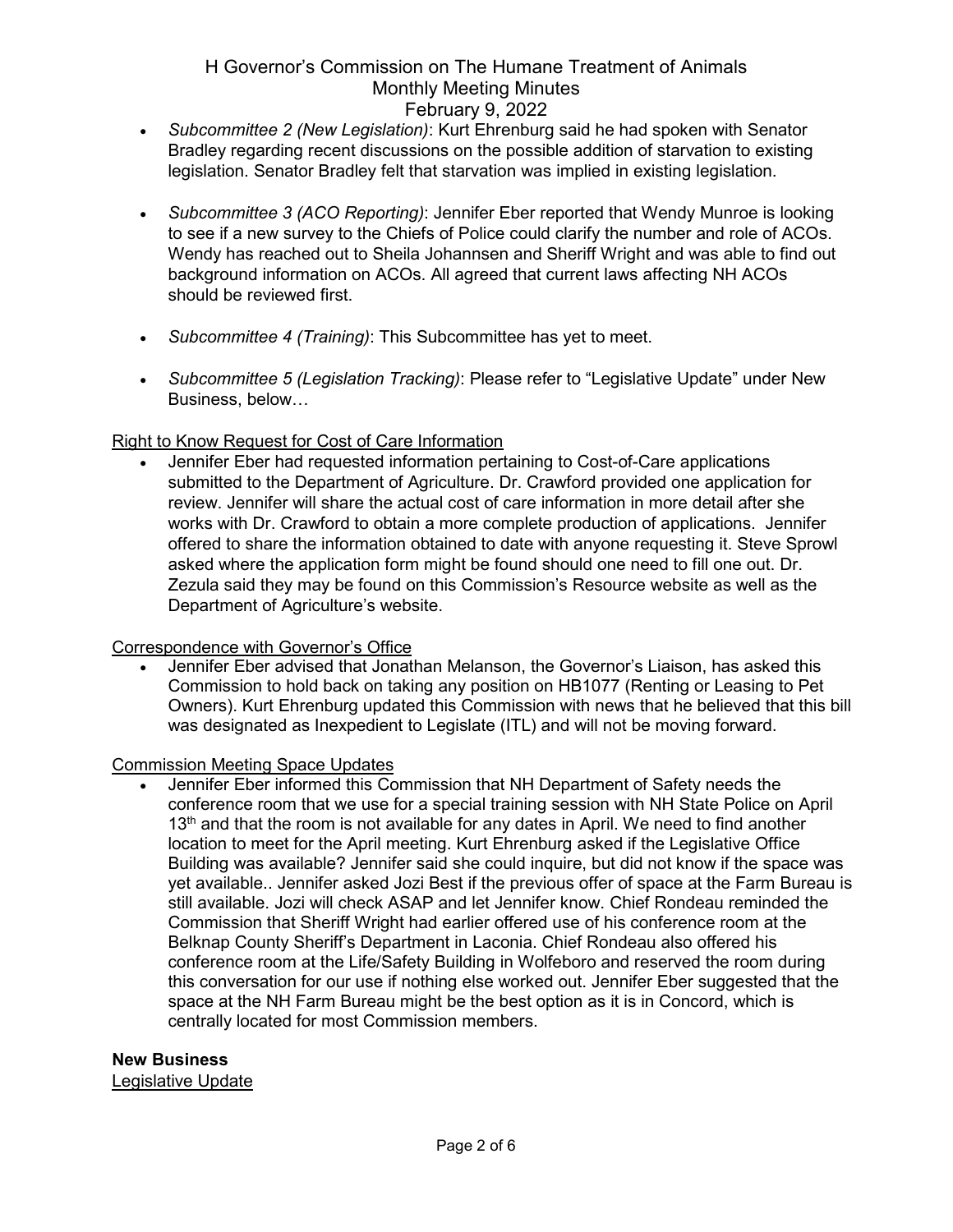- HB1340 (Definition of Domestic Violence): This Commission previously voted to monitor the legislation. However, it was learned today that the legislation was designated as ITL and will not progress further.
- HB 1226 (Prohibiting Declawing of Cats) This Commission also previously voted to monitor this legislation, but it was designated as ITL and will not be moving forward. Kurt Ehrenburg reported that the possible criminal penalties for veterinarians was a major sticking point.
- HB 1433 (Penalties for Poisoning of Dogs): This Commission previously voted to support this legislation. Dr. Zezula spoke the committee. That committee just received the criminal code book, and the committee chair was in the process of education the rest of the committee in the subject matter. Dr. Zezula said she had push back with odd and extreme examples. Jozi Best asked if this bill only addresses proven intentional conduct? Chief Rondeau said that mens rea (the intention or knowledge of wrongdoing) versus negligence must be distinguished. Dr. Zezula said recklessness might be added. The committee is still reviewing, and a vote has not been taken. Jozi Best asked about the position on rat poison. Dr. Zezula confirmed that rat poison was still exempt.
- HB 1186 (Companion Animals During States of Emergency): Kurt Ehrenburg told this Commission that the committee is working on language to permit "reasonable" accommodations. With multiple questions asked, it was reaffirmed that the legislation requires the provision of accommodations for companion animals by the designated (human) emergency shelter during a declared state of emergency. There was discussion that while the law references DART vans, these vans are not equipped to handle The Commission agreed to wait for the proposal to take shape before we review its current position of monitoring.
- SB 368 (Animal Vending Licensing): Chief Rondeau explained to the Commission that police may be required to take animals but questions if smaller townships have resources or capacity to handle the seizure. He further explained that taking such actions may well require funds that smaller municipalities do not have or can afford. There was discussion on whether fines would solve the issue and the resources available to police to help with seizure. This Commission had elected to monitor this legislation.
- All other legislation on this Commission's watch list is still in Committee.

Law Enforcement Survey (Results to Date)

- The bar charts and comments sent to Commission members were compiled from 49 responses. As of this meeting the survey response totals have reached 53. Jennifer Eber would like to know to whom the survey was sent. Dr. Zezula was not sure but would check. Dr. Zezula then led a discussion of the survey responses thus far.
- Chief Rondeau felt there are many stumbling blocks in enhancing law enforcement's ability to respond and react to investigative requests and associated actions and recited an example where a judge struggled to understand the legislative requirements established. The Chief again asked if law enforcement agencies in the state can handle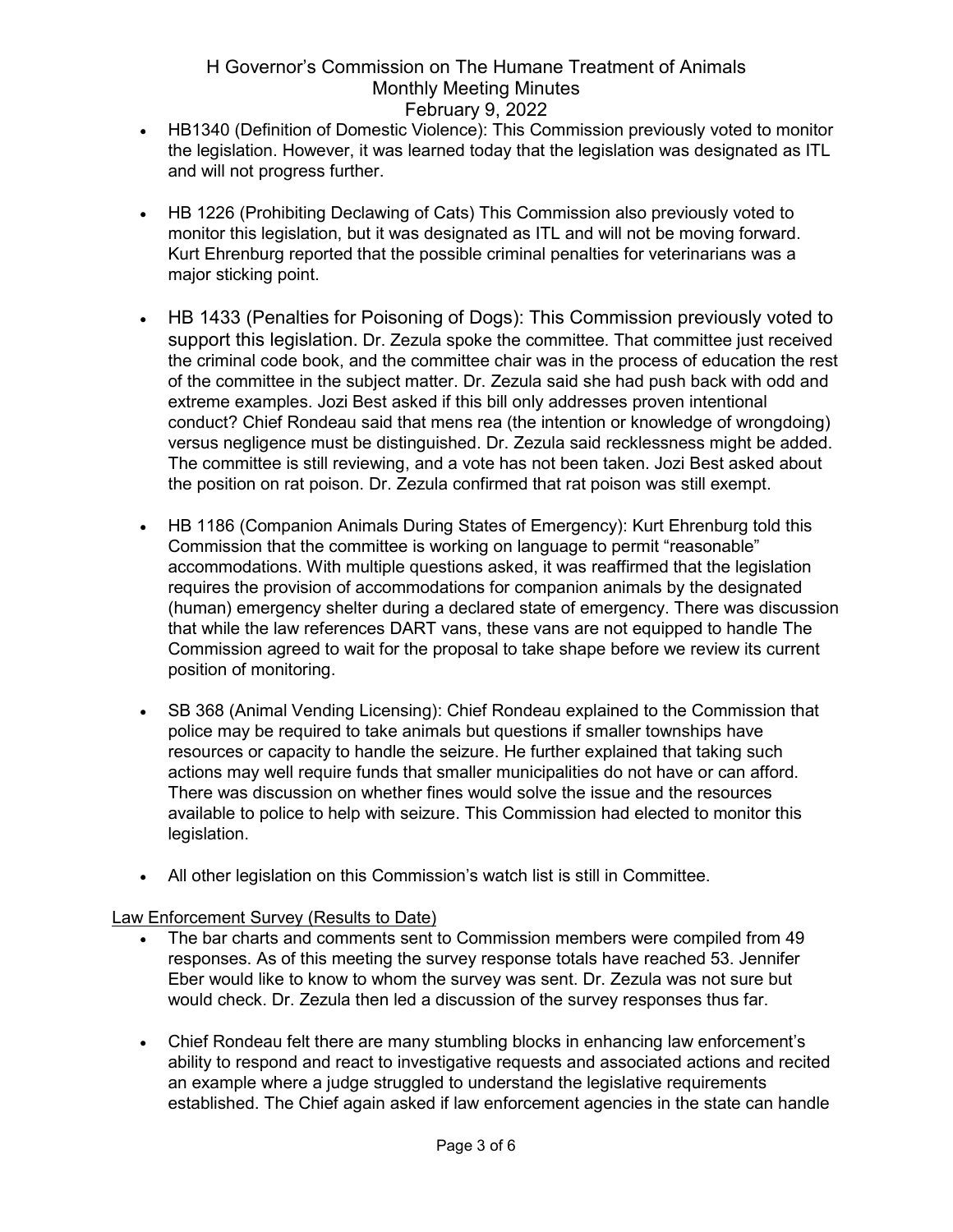the actual seizure? What do law enforcement agencies do to transport, house, or care for seized animals? Jennifer Eber asked how can we use the data to propel change? She also asked if we should follow up with survey participants who offered to give more information and if so, what information do we want.. Chief Rondeau felt that this is what this Commission is doing at this time… identifying the lack of resources, helping to build capacity, and to education thru all law enforcement associates. Chief Rondeau revisited an earlier concern in that too many small municipalities, more rural, exhibit an avoidance of situations due to financial and physical constraints.

- Jennifer Eber wondered if we could take the survey results and use it to address deficiencies in the current system, whether through education, resources, or other identified areas..
- Jozi Best remarked that in rural areas there are more people who will take in animals and help. Jozi provided an example where horses were taken in, cared for, and rehomed by caring citizens. Jozi further suggested that legislation should not be the "go-to" in every incident. Chief Rondeau thought most community emergency plans already include such people. Dr. Zezula said each department should survey available resources and develop plans to include them. Heather Faria considers the NH Federation of Humane Organizations as a state-wide resource. Jennifer Eber asked this Commission to remain focused and submit ideas for further development. Heather Faria suggested it might be best to wait until all details and responses have been received. Steve Sprowl suggested making use of the state's county farms. Steve said they have all the required facilities with inmates provide the care. Many commissioners thought this would be a great use of resources. Steve also advised that this had been presented a few years ago as potential legislation but failed to gain the needed support. Jennifer Eber said perhaps we could get more information and discuss at a future meeting.

### Reports on any Cruelty Cases

• Franklin, NH – Tom Seymour reported Police Prosecutor Andrea Muller offered a plea deal based upon recommendations by the veterinarian and Police Chief Goldstein. Mr. Douville, through his lawyer, accepted the plea deal and pled guilty to one (1) count of Class A Misdemeanor of Animal Cruelty (Max penalty of two (2) years in jail and \$2,000 fine). The plea deal states, with agreement and a guilty plea, that a second animal cruelty charge will be nol prossed. Six (6) month jail sentence suspended (due to no prior history of animal cruelty) with good behavior for two (2) years, ongoing appropriate animal care for the dogs (including veterinarian examinations at least once a year), keeping up on required vaccinations (rabies, etc.), registering the dogs with the city of Franklin, and restitution of all shelter fees to be made through Merrimack County Compensation Program. Compensation will require, at a minimum, \$100 each month until the total of \$4,090 is paid (41 months).

# Issue of Standard to Alter Companion Animal Provisions in Divorce Decree

• Jennifer Eber brought this forward at the request of an affected citizen, Christine Falbe. Jennifer said NH law allows divorce decrees to be modified based on a change in circumstances only with regard to certain areas such as alimony and child support. A divorce decree may not be modified with regard to property division unless there is showing of fraud, undue influence, deceit, misrepresentation, or mutual mistake. So any award of companion animals is considered property and thus not subject to modification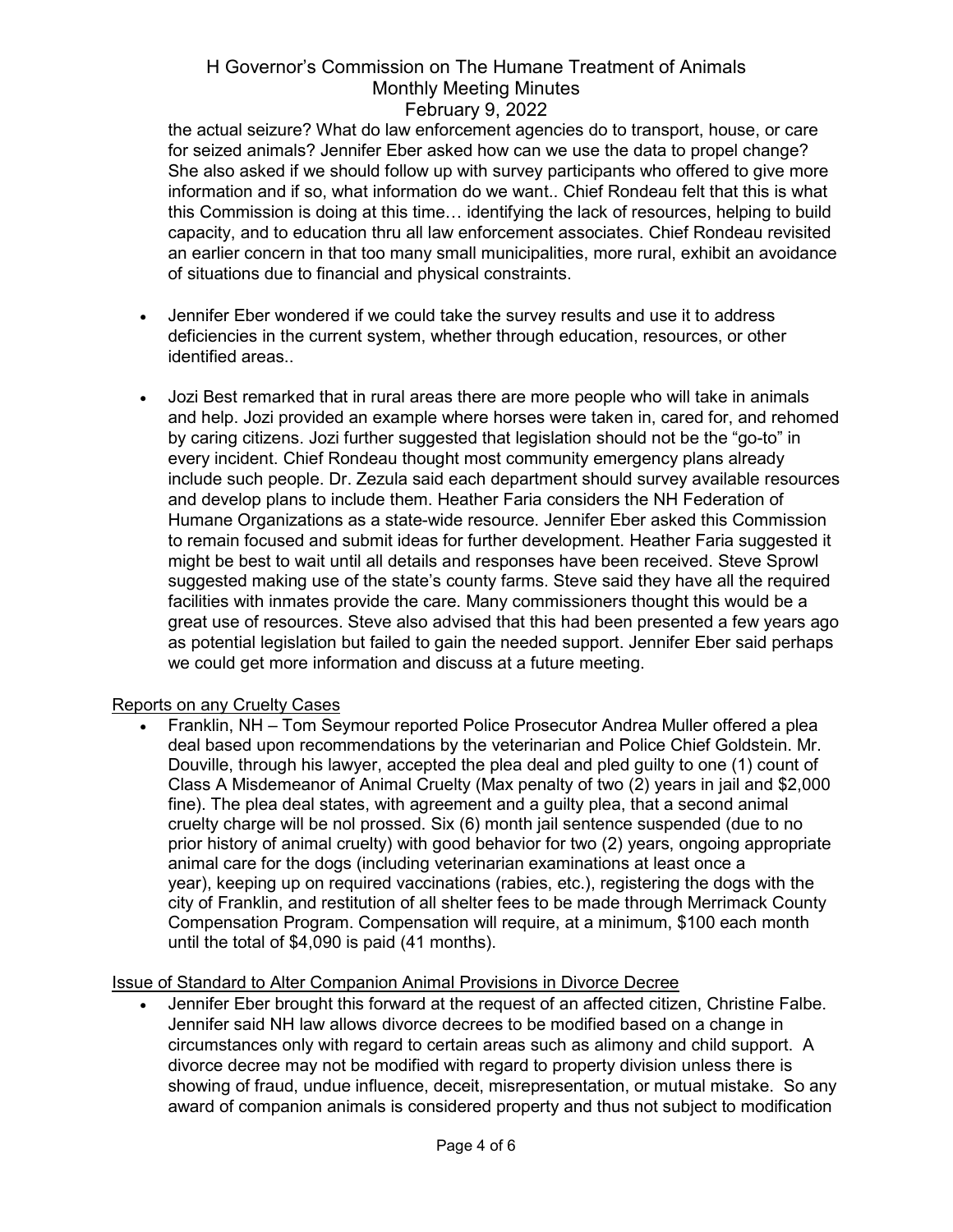based on change of circumstances. Christine Falbe asked the Commission to review this issue and see if it would consider backing legislation to address this difference in standards of review. Jennifer has consulted with Trish Morris on this issue. Jennifer asked if the Commission would consider taking a position to consider reviewing legislation governing the modification of divorce decrees regarding the standard to review provision on companion animals?

- Christine Falbe detailed her personal circumstance and said the dog surrendered due to her divorce decree was being exposed to cruel environment, but the presiding judge says his hands are tied by the restrictions of the applicable laws. Chief Rondeau agreed the law should change and it is a legislative fix. Where divorce decrees are civil, existing criminal laws are not applicable. Chief Rondeau however said that there is still criminal laws that should protect the animal. Chief Rondeau questioned if Sen Bradley might be able to intervene. Christine Falbe said her ex-husband has failed to provide adequate medical care for the dog. Christine further said her ex-husband also obtained another dog that has turned out to be aggressive towards smaller, formally shared, dog.
- Steve Sprowl asked if the divorce decree outweighed criminal law. Chief Rondeau indicated that it did not and there may an opening to pursue under animal cruelty laws. Chief Rondeau further offered to discuss with Christine Falbe's attorney tomorrow. Jozi Best asked if there were vet records of the injuries suffered by the dog? Christine Falbe said there were and that there have been several recorded incidents. Catherine Falbe (Christine's mother) said she was worried that the dog will suffer the worst possible outcome without intervention of some kind. The Commissioners agreed that legislative amendment would provide future relief but would do much to relieve the immediate situation. Jennifer Eber said amending the legislation is an option, but it is a long term solution..
- Jennifer Eber asked once more if the Commissioners wanted to support legislative change. Jennifer also noted that the Commission would need to gain authorization from the Governor's Office. The Commissioners verbally agreed. Accordingly, Steve Sprowl motioned that this Commission formally take a supporting position for the legislation amending of the modification of divorce decree regarding companion animals, with authorization from the Governor's Office. Shelia Johannsen seconded the motion. The motion passed unanimously. RSA 458-a was offered as a reference.

### Website Update

• Dr. Zezula reminded the Commission that the state is standardizing its websites. The Commission's website [\(https://www.humane.nh.gov\)](https://www.humane.nh.gov/) has public resources, and education links. She advised that some referenced resources would be moving to the NH Police Standards and Training Council's website [\(https://www.pstc.nh.gov\)](https://www.pstc.nh.gov/). The veterinarian resource references would be moving to the NH Veterinary Medical Association website [\(https://www.nhvma.com\)](https://www.nhvma.com/). Dr. Zezula said much information was hosted on her personal servers and needed to be relocated to public sources. Jennifer Eber asked if as many links and resources as possible could be included on the Commission website.

# **Comments from Members/Guests**